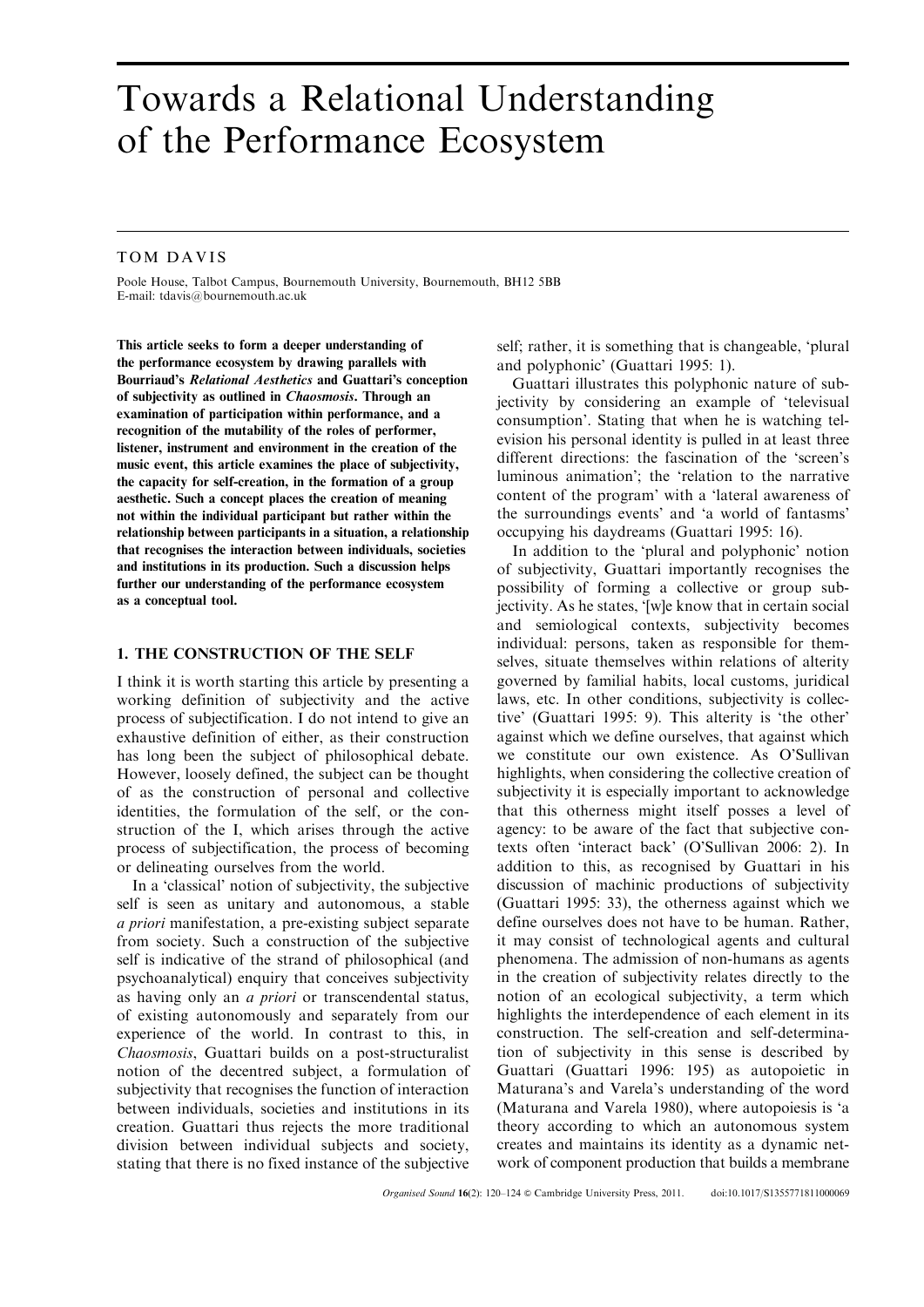or boundary between the system inside and the dynamics of the environment' (Moreno and Etxeverria 2005: 161–2). In this description all elements of the environment and subjectivity are inseparable. They can be considered co-evolutionary and structurally coupled. Such a description elevates the role of the environment, and thus the elements that constitute it, to that of active agents; agents that are involved in the construction of the self, providing 'others' against which the self might be defined.

## 2. A COLLABORATIVE CONCEPTION OF MEANING

In his text Relational Aesthetics (Bourriaud 1998) Bourriaud draws heavily on Guattari's notion of collective subjectivities in his examination of participation in the creation of a collective aesthetic object. Bourriaud illustrates his discussion with a number of artists whose work is either site-specific in nature or requires active audience participation in the creation of an event. Through this discussion Bourriaud presents an understanding of the construction of the aesthetic object as 'social interstice'; art that arises in the relationships between 'human interactions and their social context' (Bourriaud 1998: 14).

Taking an example from Bourriaud's text, what follows is a description of a work by Rirkrit Tiravanija produced for the Aperto 93 at the Venice Biennial.

A metal gondola encloses a gas ring that is lit, keeping a large bowl of water on the boil. Camping gear is scattered around the gondola in no particular order. Stacked against the wall are cardboard boxes, most of them open, containing Chinese soups which visitors are free to add the boiling water to and eat. (Bourriaud 1998: 25)

As Bourriaud notes, this work is hard to categorise. Is it a sculpture, installation or performance? What is obvious is that the spectators of the work are asked to participate in its creation, either in the physical act of adding boiling water to the soup, or through watching others do so. Bourriaud calls the people who take part 'extras' in the creation of the art (Bourriaud 1998: 26), a term that defines their role well. They are not a major part of the process but their role is essential in the creation of the work. Further, their role is an active one, one that responds to the situation as a whole. The term 'extras' recognises the bi-directional nature of the spectators' participation and recognises that they possess a level of agency in the creation of the event. The social situation of the soup-making and all the participants within it become the work.

Relational aesthetics thus comments on the shift from a conception of art that is 'situated in a transcendent world' to a conception of art that is more concerned with the 'relations existing between man and world' (Bourriaud 1998: 27). Or, as Bishop puts it: '[r]ather than a discrete, portable, autonomous work of art that transcends its context, relational art is entirely beholden to the contingencies of its environment and audience' (Bishop 2004: 54). Relational aesthetics thus examines the relationship between humans and the world in terms of art creation, focusing on the relationships between these people on a social level and their situated behaviour as perceivers.

Hopefully the parallels with Guattari's collective subjectivities are clear. Bourriaud and Guattari both foreground the social aspects of situations in the formation of subjectivity and thus aesthetic meaning. For Guattari, rather than there being a singular perceptual position from which a subjective self might be formed there is a multitude of subjective positions which are created in part by our interactions in a group, in a social setting. It is the interaction between individuals, societies and institutions that are involved in the production of subjectivity. Whereas Bourriaud's concept of relational aesthetics places the creation of meaning in a work not in the subjective experience of an individual observer but in the relationship between participants in a situation. For Bourriand, '[m]eaning is elaborated collectively rather than in the space of individual consumption' (Bourriaud 1998: 17–18).

### 3. THE PERFORMANCE ECOSYSTEM

Before I discuss the relationship between collective subjectivity, relational aesthetics and the performance ecosystem, a closer examination of the performance ecosystem itself is in order. John Bowers was perhaps the first to use the notion of the performance ecosystem as a conceptual tool, describing, in Improvised Machines (Bowers 2003), an assemblage of 'artefacts and practices' that enable him to participate in 'collective music making' (Bowers 2003: 74). Bowers likens his construction to 'Ungvary and Kieslinger's (1996)' conceptualisation of a 'musician's cockpit': a space that facilitates access to the instruments of control. This description is consistent with Bowers' presentation, at Goldsmiths College in 2004, of a number of different desktop ecologies, $<sup>1</sup>$  musical and</sup> non-musical, and his observation that this collection of assemblages afforded (in the Gibsonian sense) different modes of activity and methods of approach.<sup>2</sup>

Bowers' ecosystem, however, is already an extension of the aforementioned 'musician's cockpit'.

<sup>1</sup> Particularly in relation to tabletop based improvisation the notion of desktop ecologies examines how performers arrange and engage with the music-making artefacts on their desktop in accordance with their performative function.

<sup>&</sup>lt;sup>2</sup>An experience that later led to the creation of my own desktop ecologies of performance with Jason Dixon.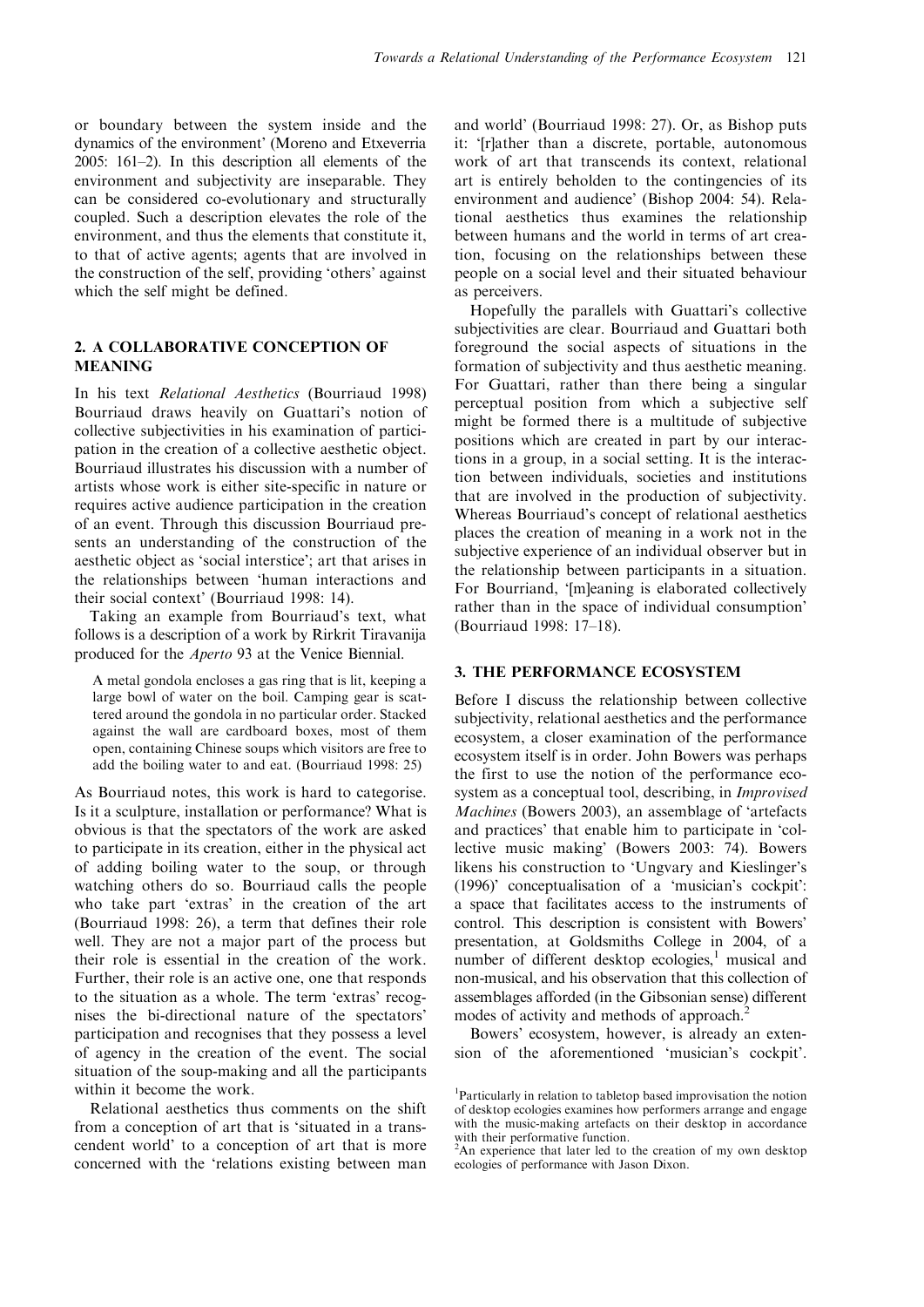Crucially, he augments his assemblage of tools with practices of laptop improvisation and the social and musical context of participation in 'collective music making'. He sees his improvised music as exploring the contingencies of live performance: 'notions of musical gesture, interaction, texture, interruption, performance as an embodied practice, 'emergent' instruments, the relationship between electronic and acoustic sound sources, physical models and metaphors in music and so forth' (Bowers 2003: 2).

One instance of this is Bowers' continuous twelvehour electroacoustic improvisation in Ipswich in 1999 (with Sten-Olof Hellstrom), during which the public were free to come and go at will, moving around a performance space set with a number of different performance stations. At each performance station was a variety of instruments – a number of different autonomous installations, algorithmically generated control data, video-generated algorithmic music and detuned radios – all of which had points for disruption and intervention, such that they could be left to generate audio autonomously or performed with in a more active manner. As Bowers states, the performers worked to 'assemble a manageable environment for extended improvised electroacoustic music' (Bowers 2003: 29). With his assemblages of interactive devices throughout the space and a level of openness to the audience I see Bowers' practice as intrinsically grounded in the larger ecosystem of performance: one that includes the other performers, the performance context and the social dimensions of 'collective music making' (Bowers 2003: 74).

Simon Waters, in his 2007 paper 'Performance Ecosystems: Ecological Approaches to Musical Interaction' (Waters 2007), further develops these implied references to environmental and social contexts by describing a conception of a performance ecosystem that problematises the 'self-evident' boundaries between performer, instrument and environment, recognising the often interpenetrating agency of each component of the performance. In this article Waters examines what is lost by the habitual separation of these terms and explores what is to be gained through a re-examination of their boundaries. Waters states that he developed his understanding of the performance ecosystem in order 'to counter a sense that those who compose or perform, particularly in highly technologised environments, are wont to celebrate the technological, and to be reductive about (or at least less attentive to) the nature of music as an activity (as practice) – tending to consider the acoustic fact at the expense of social and cultural context' (Waters 2007: 1).

It is this idea of music as practice that I think is worth further exploration, as it is this active consideration of music-making that underpins the understanding of the performance ecosystem. Waters starts his 2007 article with a quote by Jonathan Impett, which bears repeating here.

Music is understood as a dynamical complex of interacting situated embodied behaviours. These behaviours may be physical or virtual, composed or emergent, or of a time scale such that they figure as constraints or constructs. All interact in the same space by a process of mutual modelling, redescription, and emergent restructuring. (Impett 2001: 1)

This understanding of music highlights its ephemeral nature as something that evolves amongst a complexity of interacting parts in a durational manner such that the object of music creation is situated and timely. Particularly in improvisational contexts (and arguably in all music) one can argue that the musical object is that which is created in the interaction between performer, instrument, environment and audience. The performance ecosystem thus represents the dynamical and emergent structural characteristics that form in the moment of encounter – in the social interaction found in collective music-making.

As Barthes notes in 'From Work to Text', in the history of music 'there was a period when practising amateurs were numerous (at least within the confines of a certain class) and ''playing'' and ''listening'' formed a scarcely differentiated activity' (Barthes 1977: 163). This is echoed by Christopher Small's concept of musicking (Small 1998: 9), in which both performers and listeners are considered active in the performance of the musicmaking event. Small, however, goes on to extend this definition, stating that if 'musicking is an activity by means of which we bring into existence a set of relationships that model the relationships of our world ... then musicking is in fact a way of knowing our world – not the pre-given physical world, divorced from human experience that modern science claims to know, but the experiential world of relationships in all its complexity' (Small 1998: 50). If we view music creation as a participatory act that reflects the social act of being in the world and the timely dimensions of perceiving the world (as we do in the performance ecosystem) then the confluence with relational aesthetics is hopefully self-evident.

This understanding of music creation has obvious links with the way the art object is structured within the traditions of Dadaism, Cage's indeterminate compositions, the happenings of Fluxus and Joseph Beuys' 'social sculpture'. Such works present a scenario within which one interacts. In the same way, the performance ecosystem creates a field of possibilities for interaction: a field that crystallises or collapses into the performance through the interaction of the interdependent elements of audience, performers, instruments and environment.

In my own practice as an improviser, performing with Jason Dixon as part of the duo JDTJDJ, I have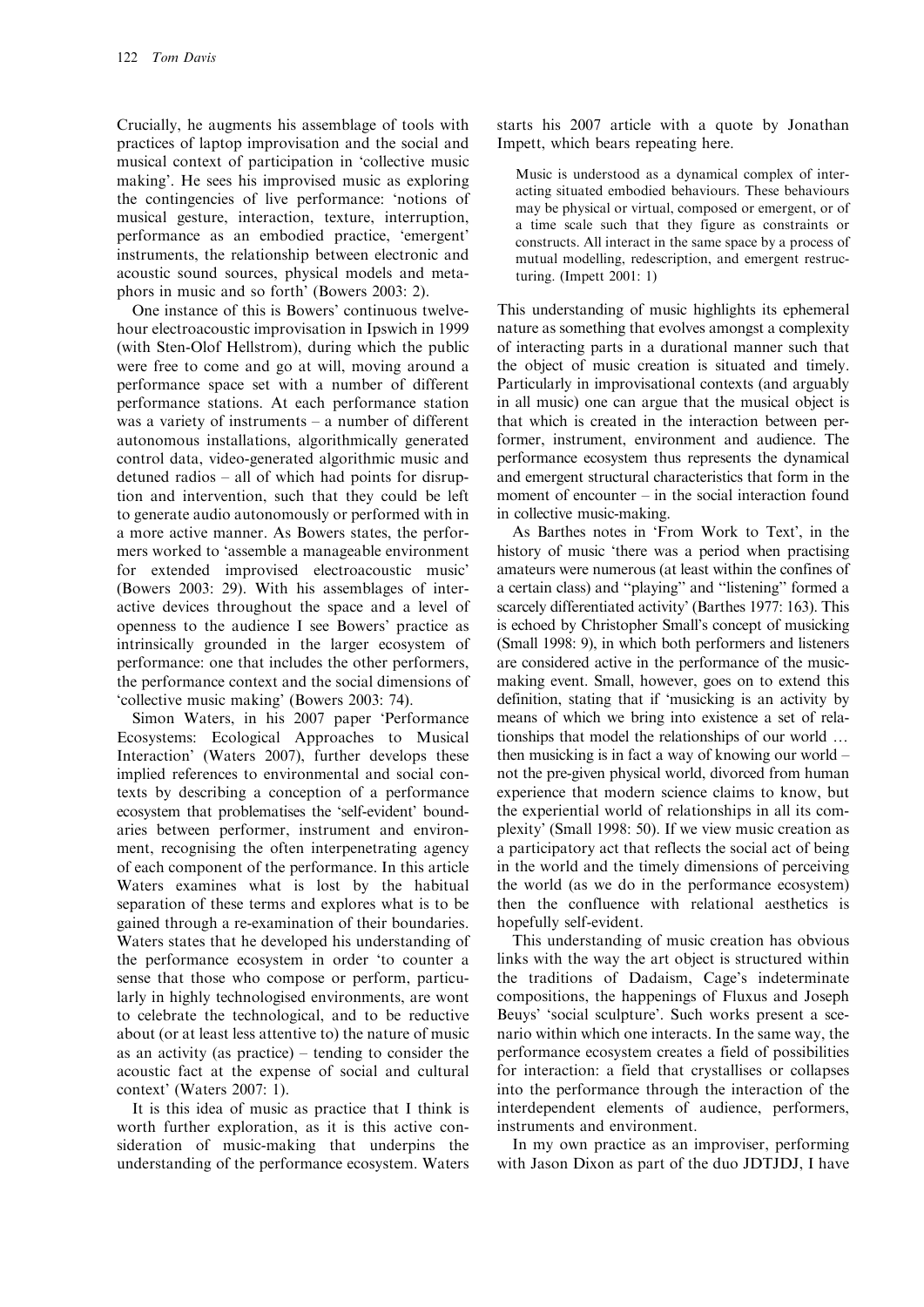been interested in making works that evolve through the generation of performance ecosystems that consist of numerous disparate elements. Inspired by Bowers, we create our own desktop ecologies of devices, such as hacked instruments, computer-based algorithms, appropriated objects (coffee cups, hat stands) and feedback loops, which connect the desktop ecologies directly to the performance context. In this fashion we work with a myriad disparate elements that can come together in a number of often unpredictable ways in the creation of the performance. The ecosystem is created through the choice of performance objects but also by their use in a live performance: there is interaction between performers, between performers and audience, and between performers and site. There is a social interaction between all: an interaction that leads to a construction of a shared notion of performance.

#### 4. MUSIC AND OBJECTHOOD

What the artist produces first and foremost, is relations between people and the world, by way of aesthetic objects. (Bourriaud 1998: 42)

For Guattari, it is specifically in the process of art creation that individuals find themselves 'enveloped by a number of transversal collective identities' or 'situated at the intersection of numerous vectors of partial subjectivation' (Guattari 1996: 98). As Bishop states: '[f]or Guattari, art is a process of ''becoming'', a fluid and partially autonomous zone of activity that works against disciplinary boundaries, yet which is inseparable from its integration in the social field' (Bishop 2006: 79).

Art then, or, for the purposes of my argument, music as practice, creates a site for experimentation, a site for spectatorship, a site for active collaboration in the act of creating, a scenario of participation in which one can lose and renew oneself. Participating in music furthers one's relationship to, and understanding of, the world as a site for exploring changed subjectivities. For Guattari, participation in art creation is a way of re-defining the participant in a subjective and aesthetic sense. This encounter, described by Guattari as a 'rupture', 'cut' or 'fragmentation', 'can be at the very origin of mutant centers of subjectivation' (Guattari 1996: 200).

If we accept a social description of music that is built on participation, on relations between the elements of an ecosystem, as something that is constructed in 'social exchanges ... in the collective production process' (Bourriaud 1998: 41), what then becomes of the aesthetic object in this context?

In Image Music Text Barthes distinguishes the work, an 'object of consumption', from the text, a 'structured but decentred network' of irreducible plural meanings. Importantly for Barthes, the 'text' can only be experienced in 'an activity of production' (Barthes 1977: 157). The listener is thus constructed as an active participant in the creation of the work rather than a passive consumer of it. Barthes helpfully situates his discussion in the field of music by stating that, in post-serial music, rather than interpreting the score to give it 'expression', the performer/ listener completes the score as a co-author of the work, as co-author of the aesthetic object. This can be linked to the performativity of art at which Fried expressed dismay in his 1967 writing, Art and Objecthood (Fried 1967). Fried was upset by the 'theatricality' of this art, which he saw as marked by 'duration' rather than the 'transcendental instantaneousness' that he saw as proper to the condition of beholding visual art. He felt that the autonomy of the art object itself was threatened, as the object was now contingent on space, place and cultural context. He also felt that the purity of each artistic medium was under threat.

Whilst minimalist sculpture has often been interpreted in a phenomenological fashion, regarding the work as an encounter with an embodied perceiver, the phenomenological tradition is founded on the process of the reduction of the subject in order to study a singular response to the world through an individuated perception of it. However, as Bourriaud states: '[m]inimalism addressed the question of the viewer's participation in phenomenological terms. The art of the '90 s addresses it in terms of use' (Bourriaud 2001). Art, in this sense, does not exist through a singular reductive perception; rather, its meaning is elaborated collectively through the elements of its construction.

In the case of music, especially when music is understood as practice, there is arguably no aesthetic physical object. Music is inherently ephemeral and durational: a dynamic process that takes into account the performer/listener relationship and recognises the act of participation in the creation of the aesthetic. The aesthetic object of music insofar as it exists is only created in the performance, in the field of production/ consumption that takes into account every element of its performance. The performance ecosystem thus foregrounds and recognises the construction of the aesthetic object as a timely act that is situated in an ecology; an ecology that involves all the agents in its construction, be they human, environmental or technological.

With this lack of physical object, music lends itself to a description of aesthetic creation that evolves as an encounter between musicians, audience, instruments (both technological and non-technological) and environment. The spectator is thus given an equal role in the creation of the object. Beyond Barthes' notion that spectators re-create the work in re-interpreting it, rather I suggest here that they actually create the work through participation in spectating. As Ranciere states, the emancipation of the spectator starts with